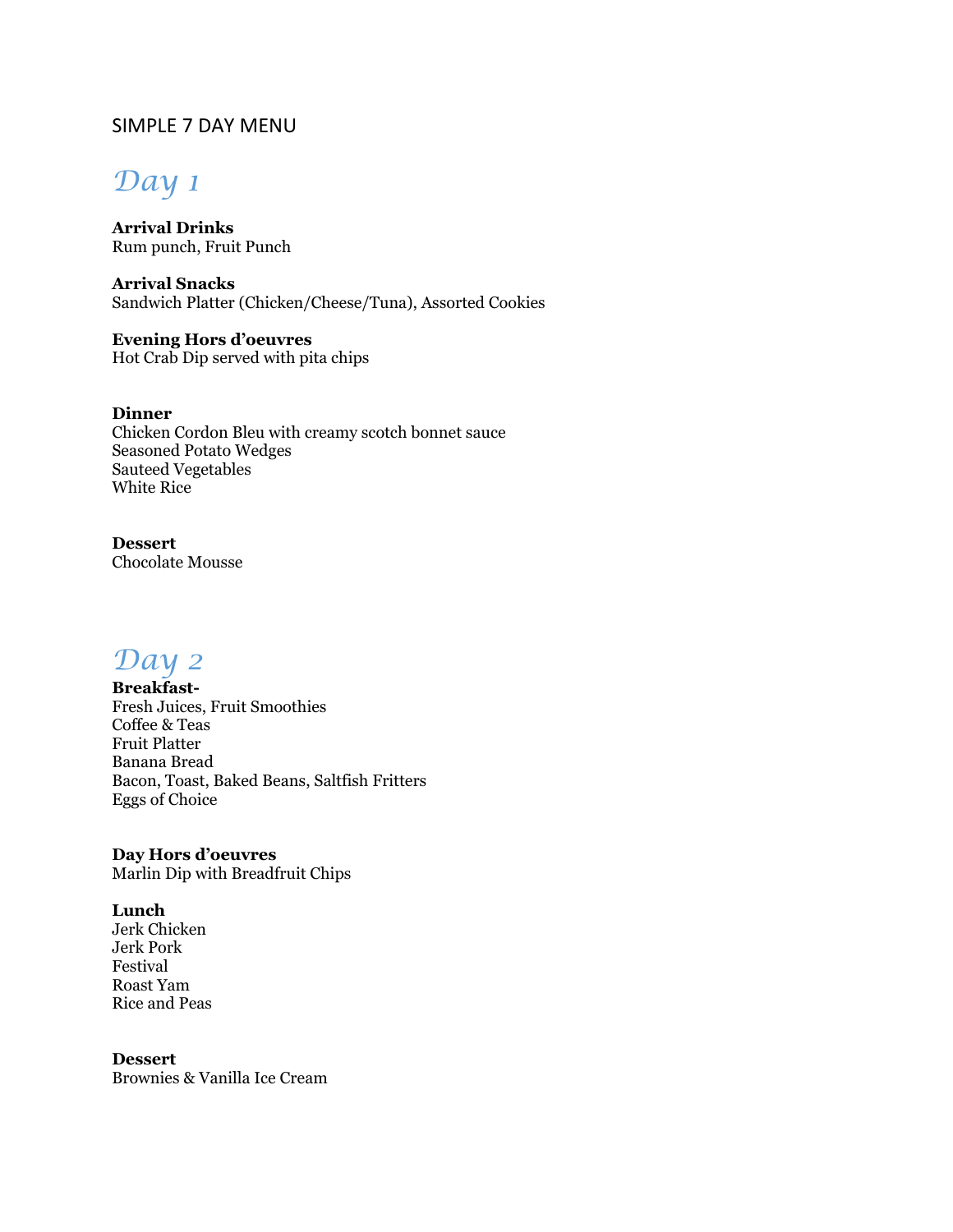### **Evening Hors d'oeuvres**

Saltfish Fritter Balls with dipping sauce

### **Dinner**

Pumpkin Soup Beef Lasagna Chicken Fettuccini Alfredo Caesar Salad

### **Dessert**

Jamaican Bread Pudding

# *Day 3*

**Breakfast-**Fresh Juices, Fruit Smoothies Coffee & Teas Fruit Platter Assorted Muffins Bagels with cream cheese, smoked salmon, onions and capers

### **Day Hors d'oeuvres**

Tropical Fruit Kebabs

### **Lunch**

Fried Fish/Steamed Fish/Grilled Fish/Escoveitch Fish Festival Bammy Sticks Salad with vinaigrette dressing

### **Dessert**

Lemon Bars

## **Evening Hors d'oeuvres**

Hot Bean dip served with Tortilla Chips

### **Dinner**

BBQ Fillet with Bearnaise Sauce Tomato Mozzarella Caprese White Rice Garlic Bread

**Dessert** Apple Pie & Vanilla Ice Cream

*Day 4*

**Breakfast-**Fresh Juices, Fruit Smoothies Coffee & Teas Fruit Platter Sausage, Toast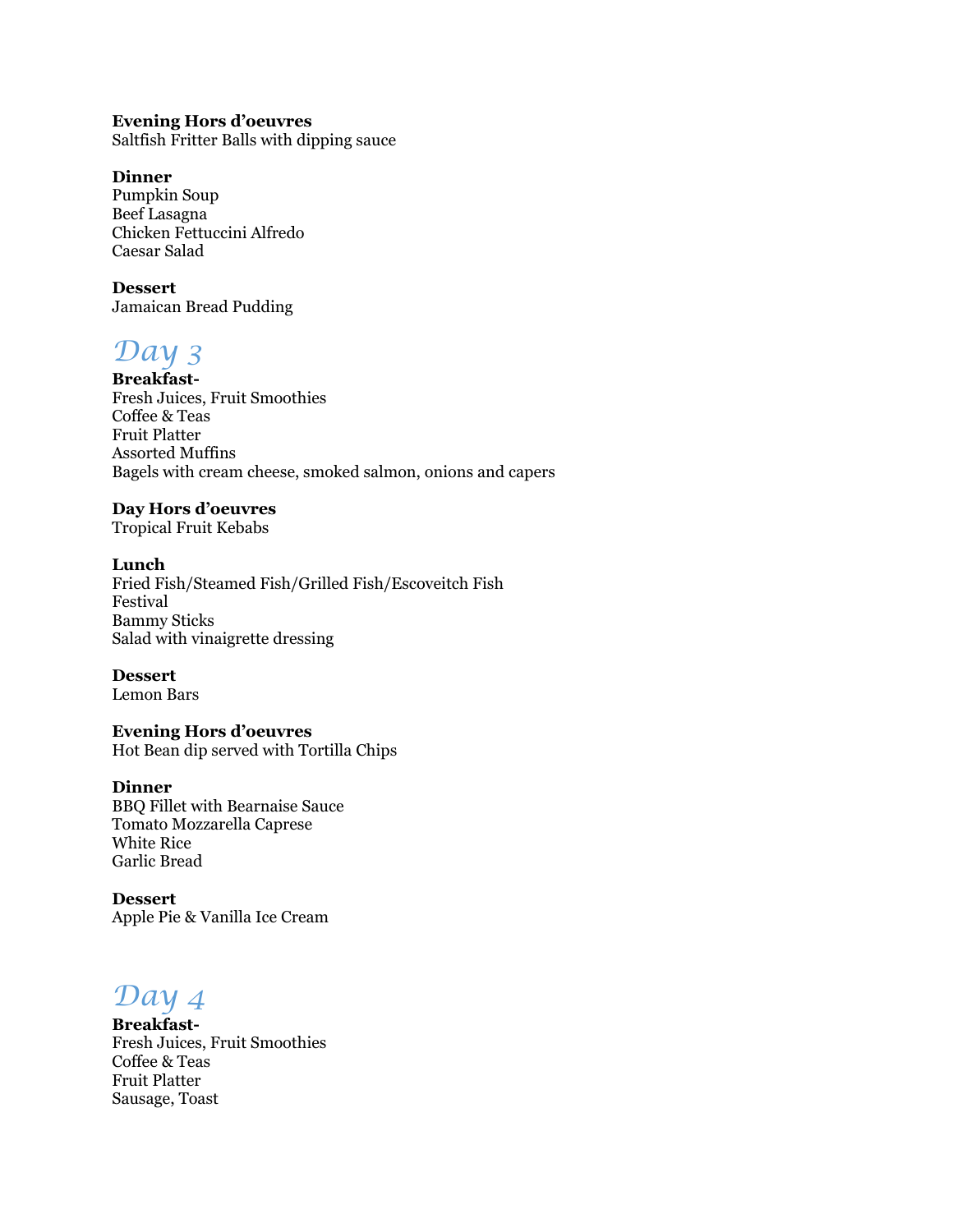Eggs of Choice Pancakes (Buttermilk/Banana) & Syrup

### **Day Hors d'oeuvres**

Salsa & Guacamole served with Tortilla Chips

### **Lunch**

Curried Chicken Wraps in Roti Jerk Chicken Wraps Caesar Salad

### **Dessert**

Ice Cream Sundaes (vanilla ice cream, whipped cream, chocolate sauce & caramel sauce)

### **Evening Hors d'oeuvres**

Chicken Satay with peanut sauce

### **Dinner**

Corn Chowder Seafood Pasta French Bread Salad

### **Dessert**

Rice Krispy Desert (with peanut butter)

# *Day 5*

**Breakfast-**Fresh Juices, Fruit Smoothies Coffee & Teas Fruit Platter Pumpkin Bread Traditional Jamaican: Ackee & Saltfish, Callaloo, Johnny Cakes

## **Day Hors d'oeuvres**

Mexican Layered Dip & Tostitos

### **Lunch**

Herb Lemon Roast Chicken & Gravy Stuffing Scalloped Potatoes Mixed Vegetables

**Dessert** Homemade Twix Bars

#### **Evening Hors d'oeuvres** Cream Cheese wontons with dipping sauce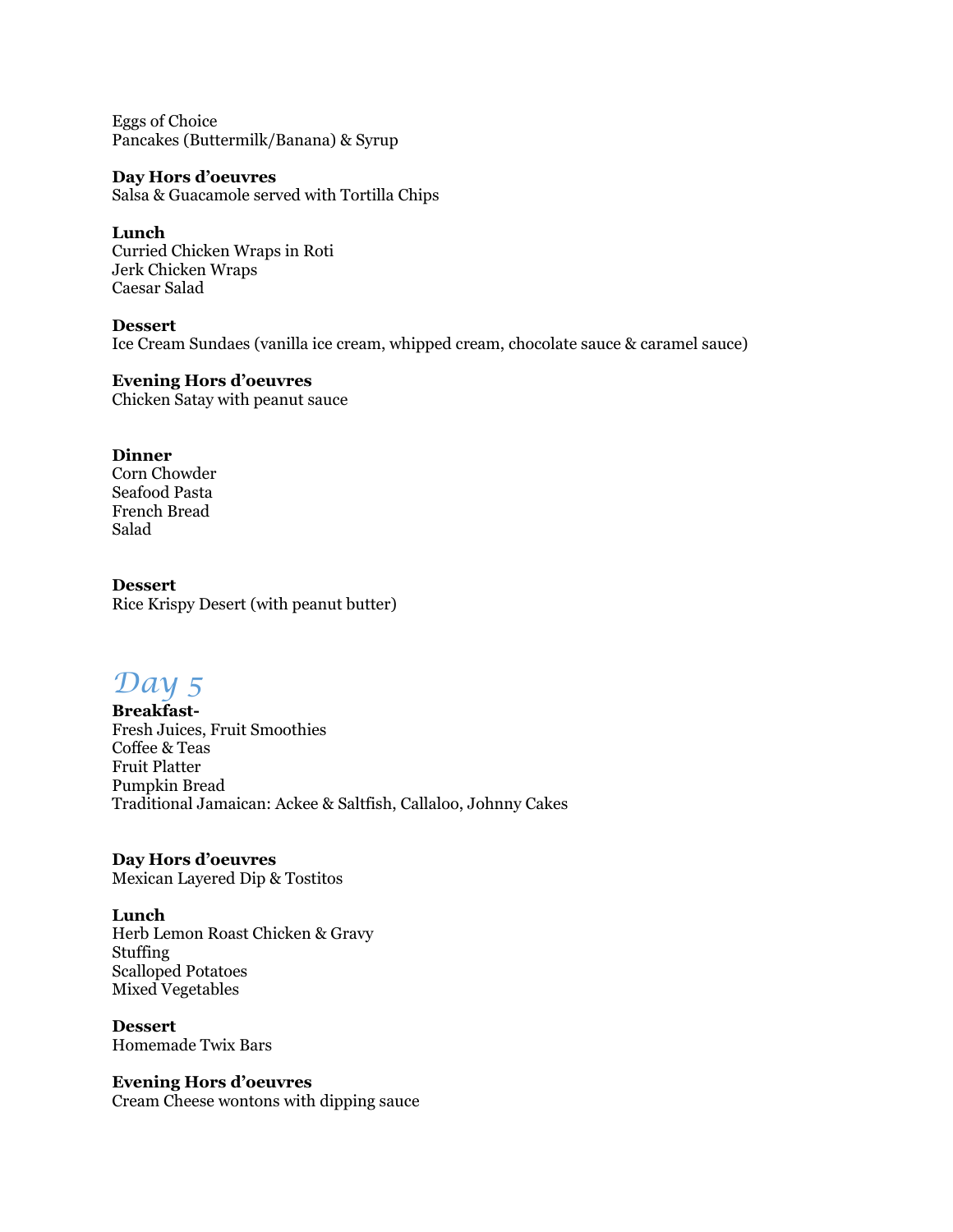**Dinner** Chicken in Cashews & Noodles Garlic Shrimp Stir Fried Rice Stir Fried Veggies

**Dessert** Jamaican Sweet Potato Pudding

# *Day 6*

**Breakfast-**Fresh Juices, Fruit Smoothies Coffee & Teas Fruit Platter Eggs Benedict (Ham/Smoked Salmon) & Breakfast Potatoes French Toast & Syrup

### **Day Hors d'oeuvres**

Jalapeño Cheese Dip & Doritos

### **Lunch**

Hamburgers & Hotdogs on the bbq French Fries Sliced Cheese, Bacon Lettuce, Tomato, Sauteed Onions Gourmet BBQ Sauce

#### **Dessert**

Meringue Pavlova covered with fresh fruits

### **Evening Hors d'oeuvres**

Hot Spinach Dip served with pita chips

### **Dinner**

Grilled Chicken Kebabs Hummus Yellow Rice Garlic Roast Potato Cubes Fattoush Salad

### **Dessert**

Oreo Cheesecake